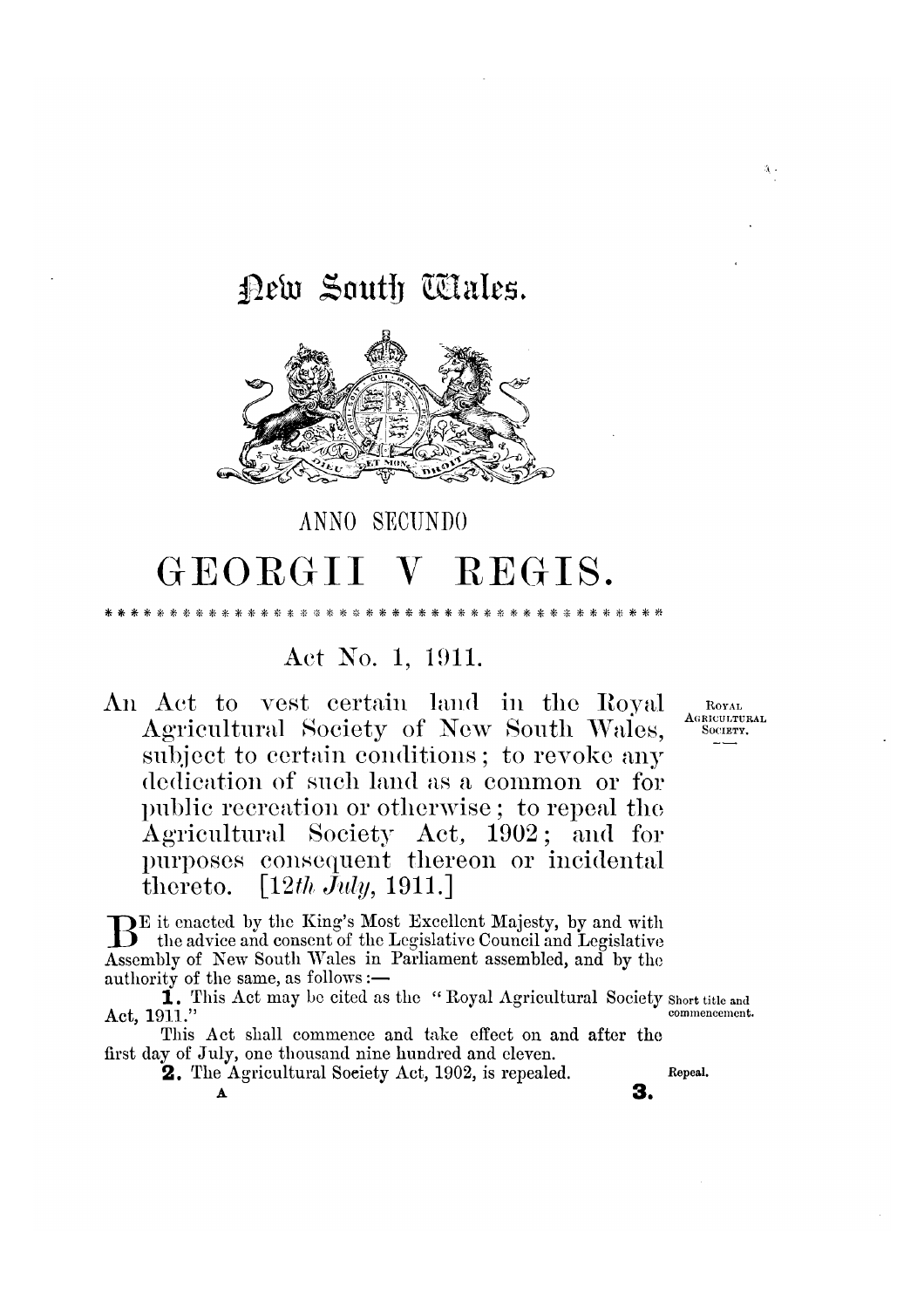#### Royal Agricultural Society.

Land vested in the society.

Occupation and use of land for shows.

Land to be kept clean.

Construction of roadway.

Forfeiture on failure to comply with conditions.

**3.** Subject to the conditions hereinafter in this Act contained the land described in the Schedule to this Act is vested in the Royal Agricultural Society of New South Wales for an estate in fee-simple; and any dedication of any part of the said land as a common or for public recreation or for any other purpose is revoked.

4. (1) The said society may occupy and use the said land for the purpose of holding shows and exhibitions of agricultural, horticultural, and pastoral produce, implements, machinery, minerals, arts, manufactures, and live stock, and for any purpose that the Minister for Lands may sanction and may erect all buildings and make all improvements necessary to carry out these objects; and shall admit the public thereto subject to such charges and conditions as may be approved by the Minister for Lands; provided that no horse-races or pony-races shall be held on the said land.

(2) The said society shall at all times keep the said land in a sanitary condition and free from all offensive matter to the satisfaction of the city engineer or such other person as the Minister for Lands may appoint.

(3) The said society shall construct a roadway thirty feet wide having a carriage-way twenty-two feet wide and a footway eight feet wide adjoining the north-easterly boundary of the south-eastern portion of the land described in Part Two of the Schedule to this Act; the roadway to be completed within two years from the commencement of this Act, to the satisfaction of the Minister for Lands, and shall also crect simultaneously with such work a two-rail dwarf fence not exceeding four feet in height above the necessary cutting on the north-eastern side of the proposed roadway to protect the public from danger, and shall maintain such fence in a good state of repair for four years from the completion of the work.

**5.** If the said society fail to comply with the provisions of the last preceding section, or if the said land be used or occupied for any purpose whatsoever, save as hereinbefore provided, or if the said society sell the said land or attempt to do so, or without the permission of the Minister for Lands, lease, mortgage, or charge the said land, or if the said land be taken in execution, or if the said society cease to exist, the said land shall, on notification to that effect in the Gazette, revest in His Majesty: Provided that the land so revested shall be subject in the hands of the Crown to any lease, mortgage, or charge for which the permission of the Minister for Lands has been duly obtained.

**SCHEDULE.**